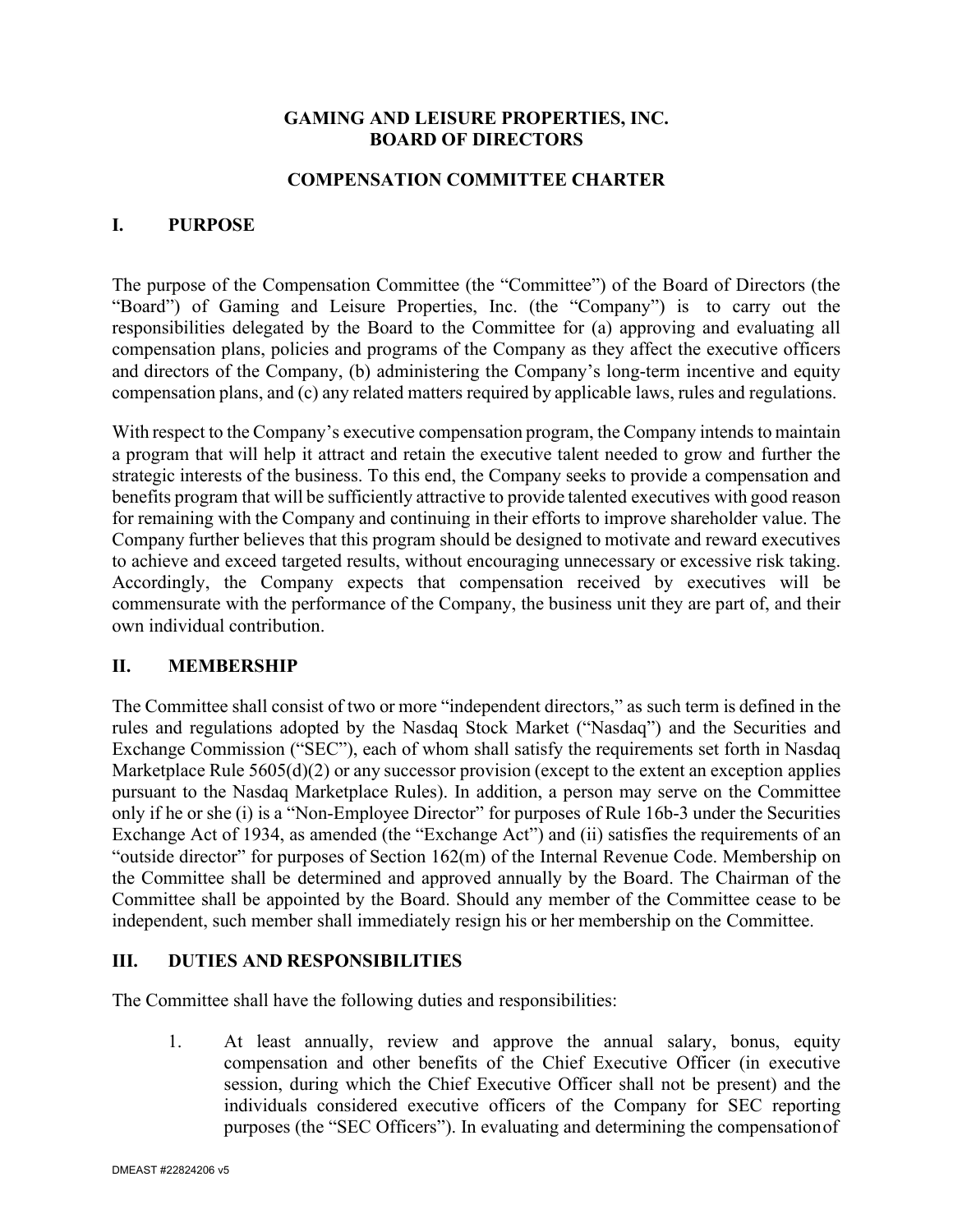the Chief Executive Officer and the other SEC Officers, the Committee shall consider the results of the most recent shareholder advisory vote on executive compensation ("Say on Pay Vote") required by Section 14A of the Exchange Act. Compensation for employees or officers of the Company who are not SEC Officers may be determined by the Chief Executive Officer or his designees.

- 2. Review and approve any annual incentive compensation plan for the Chief Executive Officer and the SEC Officers, including the review and approval of any performance criteria, goals and objectives provided for in any such plan.
- 3. Evaluate the performance of the Chief Executive Officer (in executive session, during which the Chief Executive Officer shall not be present) and the SEC Officers.
- 4. Review and approve employment agreements and any severance arrangements and plans, including any benefits to be provided in connection with a change in control, for the Chief Executive Officer and the SEC Officers, which includes the ability to adopt, amend and terminate such agreements, arrangements or plans.
- 5. Review, administer, interpret, approve and where appropriate, recommend to the Board for approval, the Company's long-term incentive and equity compensation plans, and where appropriate or required, recommend such plans for approval by the Company's shareholders, which includes the ability to adopt, amend and terminate such plans. The Committee shall also have the authority to administer such plans, including designation of the employees to whom the awards are to be granted, the terms, timing, number, amount and form of awards to be granted, subject to the provisions of each plan. In reviewing and making recommendations regarding or approving such plans, including whether to adopt, amend or terminate any such plans, the Committee shall consider the results of the most recent Say on Pay Vote.
- 6. Review and recommend to the Board new executive compensation programs; review the operation of the Company's executive compensation programs and policies and programs and policies for management employees and employees generally to determine whether they are properly coordinated and achieving their intended purpose(s); review executive peer group compensation information of comparable companies; and review policies for the administration of executive compensation programs.
- 7. Review and discuss with management the relationship between the Company's policies and practices for compensating employees, risk-taking incentives and risk management, determine with management whether any disclosure is required in this regard under applicable SEC rules and regulations and evaluate compensation policies and practices that could mitigate any excessive risk-taking.
- 8. Periodically review policies in the areas of senior management executive benefits and perquisites and employee compensation practices, which includes the ability to adopt, amend and terminate such policies.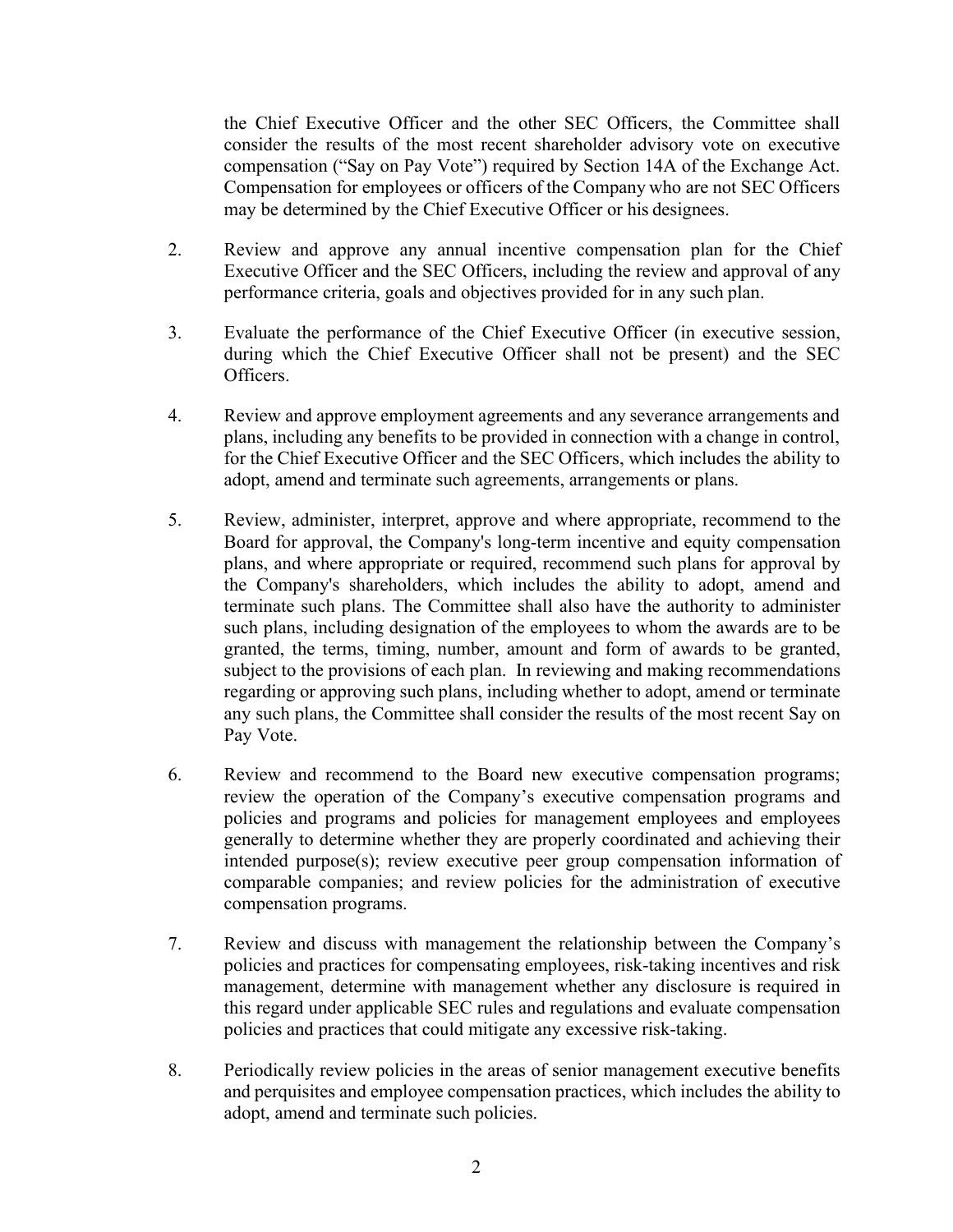- 9. Review and approve management recommendations on equity compensation, including option grants and restricted stock or blocks of options or restricted stock, to be awarded to the general employee population.
- 10. Produce a compensation committee report required by the rules of the SEC for inclusion in the Company's annual proxy statement; review and discuss with management the Company's overall compensation strategy, design, and risk tolerance as reflected in the compensation discussion and analysis (the "CD&A") and, based on such review and discussions, approve that the CD&A be includedin the Company's relevant filing with the SEC.
- 11. Review and recommend to the Board for approval the frequency with which the Company will conduct Say on Pay Votes, taking into account the results of the most recent shareholder advisory vote on the frequency of the Say on Pay Votes, and review and approve the proposals regarding the Say on Pay Vote and the frequency of the Say on Pay Vote to be included in the Company's proxystatement.
- 12. Oversee engagement with shareholders and proxy advisory firms with respect to executive compensation matters.
- 13. Review and approve the creation or revision of any clawback policy allowing the Company to recoup compensation paid to employees.
- 14. Review and recommend to the Board the appropriate structure and amount of compensation for the directors at least annually.
- 15. Review this charter at least annually and recommend any proposed changes to the Board for approval.
- 16. Review other information and recommend other actions as it deems appropriate.

## **IV. RESOURCES**

The Committee shall have the authority, in its sole discretion, to retain and obtain the advice and assistance of internal or external compensation consultants, legal counsel, accounting advisors, search firms and other advisors (each, an "advisor"), as it deems necessary or appropriate, in its sole discretion, to fulfill its duties and responsibilities under this charter. The Committee shall be directly responsible for the appointment, compensation and oversight of the work of any advisors retained by the Committee and shall set the compensation and such other terms of such advisors. The Committee shall receive appropriate funding from the Company, as determined by the Committee in its capacity as a committee of the Board, for the payment of compensation to its advisors.

Prior to the initial retention of any external advisor to the Committee in connection with its role on overseeing the Company's executive compensation program, and annually thereafter (other than advisors whose role is limited to activities for which no disclosure would be required under Item  $407(e)(3)(iii)$  of Regulation S-K), the Committee shall be required to consider the independence of such advisor taking into account the factors set forth in any applicable rules and